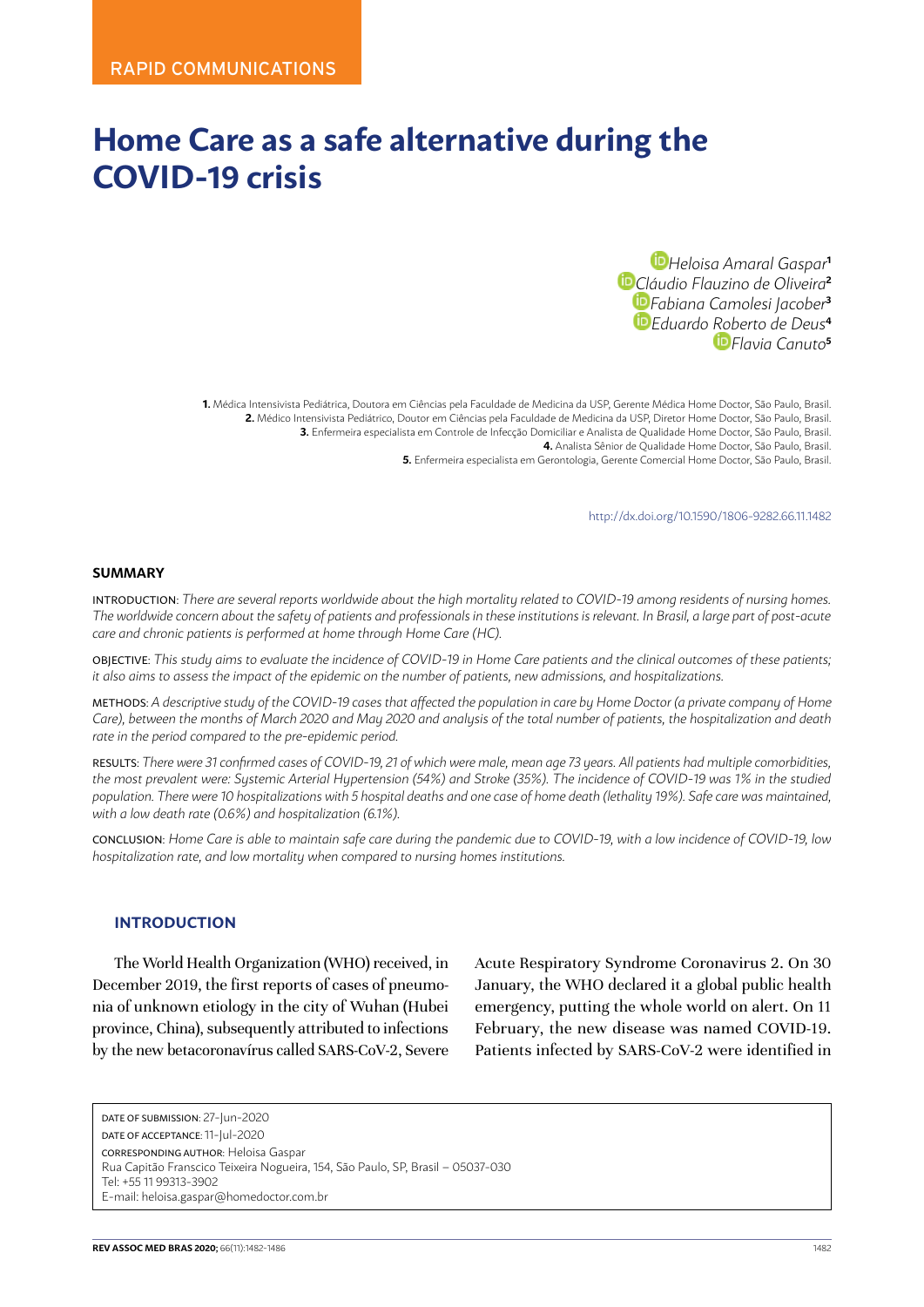other countries, mainly in Europe, in the United States (USA), in Canada, and in Brasil. On 11 March 2020, the WHO characterized COVID-19 as a pandemic.

In Brasil, the first confirmed case of COVID-19 occurred on 26 February. On 20 March, the Ministry of Health acknowledged, through Decree No 454, the status of community transmission of COVID-19 throughout the national territory. Since then, the number of cases has grown exponentially, and currently, despite the known underreporting, the country holds the second position worldwide among countries with the greatest number of cases and deaths due to COVID-19.**<sup>1</sup>**

There are various reports worldwide on the high mortality related to COVID-19 among the residents of Nursing Homes, which correspond to 25% of all deaths related to COVID-19 in the United States, and even larger percentages in some North American states and European countries (such as France and Ireland)**<sup>2</sup>** . The worldwide concern regarding the safety of patients and professionals in these institutions is entirely appropriate.

In Brasil, unlike the scenario of other countries such as the USA, a large part of post-acute care, rehabilitation and care of chronic patients are performed at home, through the home care (HC), instead of in nursing homes, both in the public sector and in complementary health. This modality includes the administration of medicines, enteral nutrition, wound dressing, rehabilitation therapies, oxygen therapy, and even more complex therapies such as parenteral nutrition and invasive and non-invasive mechanical ventilation.

#### **OBJECTIVE**

The present study aims to evaluate the incidence of COVID-19 in patients undergoing home care and the clinical outcomes of these patients; in addition, we aim to assess the impact of the epidemic on the numbers of total patients, new admissions, and hospitalizations during the initial period of the pandemic.

#### **METHODS**

This is a descriptive study that included the collection, tabulation and analysis of data on COVID-19 cases that affected a population undergoing care by Home Doctor (a private home care company), between March 2020 and May 2020, i.e., the 1<sup>st</sup> quarter of the epidemic (1QTREPI), reporting the incidence of COVID-19 cases in this population and analyzing the clinical data and outcomes of these patients.

We analyzed the total number of patients undergoing care, the number of new cases (related and unrelated to COVID-19), as well as the rate of hospitalization and death in the 1QTREPI in comparison to January/2020, using as a reference the period pre-epidemic (REFPRE).

The data were retrieved from the electronic medical records system of the company and presented as absolute numbers (N), frequency (%), and mean when appropriate.

## **RESULTS**

In the 1QTREPI, 2931 patients were treated in all home care programs. The company recorded over this period 31 confirmed COVID-19 cases, 10 of them in females and 21 in males, with a mean age of 73 years (21-95 years). All patients presented multiple comorbidities, and the most prevalent were: Systemic Arterial Hypertension in 17 cases (54%) and sequelae from strokes in 11 cases (35%). The incidence of COVID-19 was 1% in the population studied. There were 10 hospitalizations with 5 in-hospital deaths and one case of death at home, a patient undergoing exclusive palliative care, which represents a mortality rate of 19% (Table 1).

The geographical distribution of confirmed COVID-19 cases was disclosed on a daily basis for the entire care team through a *case map*, and data relating to 31/05 are presented in Figure 1.

Virtual consultations have been made available with doctors, nurses, nutritionists, psychologists and social workers since April/2020 aiming to reduce the commuting of professionals to patient homes and, consequently, reduce patient exposure (54% of medical visits and 44% of nurse visits were replaced by telehealth consultations). Physiotherapy and speech therapy sessions were maintained in-person due to the profile of the need of the population. A satisfaction survey was applied in patients treated through this modality using the Net Promoter Score (NPS), with a result of 54% (zone of quality).

Patients undergoing home care received safe and quality care, with their clinical stability maintained, which can be evidenced by a low mortality rate and a low and declining rate of hospitalization in the 1QTREPI (Table 2).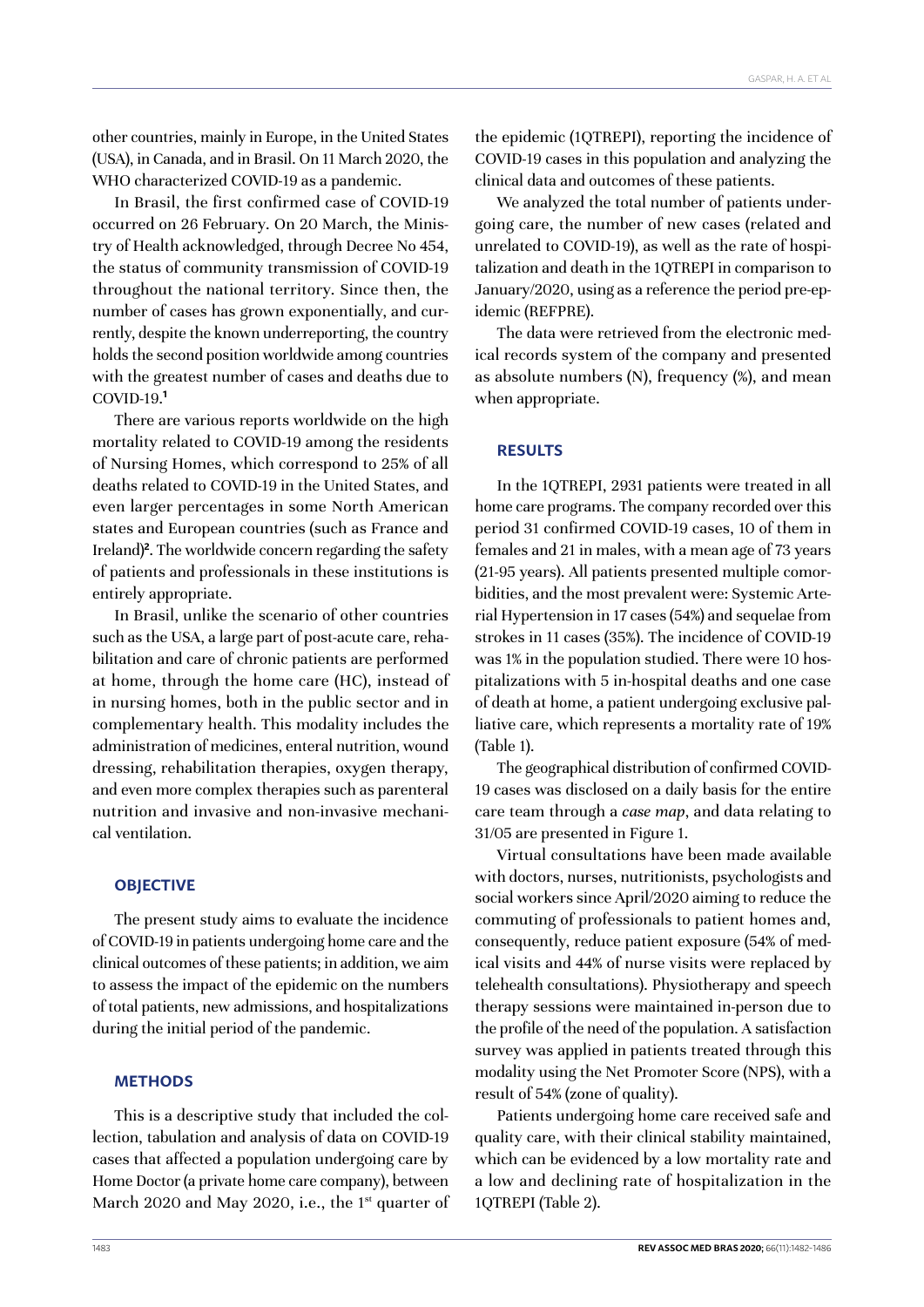| <b>Initials</b> | Age | Gender       | Program   | Morbidity background                                                   | Clinical outcomes |
|-----------------|-----|--------------|-----------|------------------------------------------------------------------------|-------------------|
| <b>JSP</b>      | 85  | <b>MEN</b>   | <b>HH</b> | CHF, DM, SAH, Arrhythmia                                               | Hospitalization   |
| WGL             | 45  | <b>MEN</b>   | <b>HA</b> | AIDS (HIV), Nasal neoplasia with metastasis in cervical lymph nodes    | Recovered         |
| <b>ISPF</b>     | 78  | <b>MEN</b>   | HH        | Alzheimer's, SAH                                                       | Recovered         |
| <b>OGM</b>      | 74  | <b>MEN</b>   | <b>HA</b> | COPD                                                                   | Recovered         |
| <b>WAVM</b>     | 64  | <b>MEN</b>   | <b>HA</b> | CVA, Hydrocephalus, SAH                                                | Recovered         |
| <b>FACM</b>     | 71  | <b>MEN</b>   | HH        | Parkinson's, Coronariopathy                                            | Recovered         |
| <b>MJPB</b>     | 91  | <b>WOMEN</b> | <b>HH</b> | SAH, CHF, COPD, CVA                                                    | Recovered         |
| <b>MLPG</b>     | 88  | <b>WOMEN</b> | <b>HA</b> | Parkinson's, Hypothyroidism                                            | Recovered         |
| <b>RMR</b>      | 84  | <b>MEN</b>   | <b>HA</b> | Dementia, Chronic atrial fibrillation                                  | Recovered         |
| <b>TSP</b>      | 30  | <b>WOMEN</b> | HH        | Genetic Sd (HSAN), Paced bradycardia                                   | Recovered         |
| EG              | 62  | <b>MEN</b>   | HH        | Obesity, Asthma, SAH, Hip prosthesis, PTE                              | Recovered         |
| LGP             | 95  | <b>WOMEN</b> | HH        | Alzheimer's, SAH, CVA                                                  | Recovered         |
| SF              | 90  | <b>MEN</b>   | <b>HA</b> | Parkinson's, Hypothyroidism                                            | Recovered         |
| FJGM            | 57  | <b>MEN</b>   | HA        | CVA, SAH, Obstructive sleep apnea                                      | Recovered         |
| AJAL            | 71  | <b>MEN</b>   | HA        | CVA, Sigmoid volvulus, SAH                                             | Death at home     |
| <b>NRG</b>      | 93  | <b>WOMEN</b> | <b>HH</b> | Dementia+ DM + SAH + AMI + CHF + CKD                                   | In-hospital death |
| <b>IGA</b>      | 74  | <b>MEN</b>   | HH        | COPD, DM                                                               | In-hospital death |
| <b>HAT</b>      | 90  | <b>MEN</b>   | <b>HA</b> | CVA, Dementia, DM type II, SAH                                         | In-hospital death |
| <b>NB</b>       | 77  | <b>WOMEN</b> | HH        | Aortic aneurysm, CVA, Hypothyroidism.                                  | In-hospital death |
| <b>MBL</b>      | 91  | <b>WOMEN</b> | <b>HA</b> | CVA, Thrombophilia, Lower limb arterial thrombosis, PTE, COPD, SAH, DM | In-hospital death |
| HT              | 82  | <b>MEN</b>   | <b>HH</b> | SAH, Dementia, Parkinson disease, CVA                                  | Recovered         |
| <b>ASVC</b>     | 85  | <b>WOMEN</b> | <b>HA</b> | SAH, CHF, Parkinson disease                                            | Recovered         |
| <b>MJPB</b>     | 86  | <b>MEN</b>   | HH        | SAH, Coronariopathy, CKD                                               | Recovered         |
| <b>IRM</b>      | 83  | <b>MEN</b>   | <b>HA</b> | Alzheimer's disease                                                    | In treatment      |
| <b>RVPS</b>     | 40  | <b>MEN</b>   | <b>HA</b> | TBI + Chemical dependency (cocaine)                                    | Recovered         |
| LPL             | 85  | <b>WOMEN</b> | HH        | Obesity, SAH, DM                                                       | Hospitalization   |
| <b>REM</b>      | 42  | <b>MEN</b>   | <b>HA</b> | Epilepsy, CNPE                                                         | Hospitalization   |
| LASR            | 21  | <b>MEN</b>   | HA        | CNPE + DM + SAH + Asthma                                               | In treatment      |
| <b>RMF</b>      | 75  | MEN          | HH        | Obesity, SAH, CVA, Polyneuropathy                                      | In treatment      |
| LBLS            | 84  | WOMEN        | HH        | DМ                                                                     | In treatment      |
| <b>MGS</b>      | 79  | <b>MEN</b>   | <b>HA</b> | SAH, Coronariopathy, CVA                                               | Hospitalization   |

#### **TABLE 1.** CLINICAL DATA OF PATIENTS WITH A DIAGNOSIS OF COVID-19 UNDERGOING HOME CARE

HH: Home Hospitalization, HA: Home Attendance; CHF: Congestive Heart Failure; DM: Diabetes Mellitus; SAH: Systemic arterial hypertension; AIDS: Acquired immunodeficien-<br>cy syndrome; COPD: Chronic obstructive pulmonary dise



#### **FIGURE 1.** CASE MAP AND GEOGRAPHICAL DISTRIBUTION

#### **TABLE 2.** NUMBER OF PATIENTS, HOSPITALIZATION RATE, AND DEATH RATE OF PATIENTS UNDERGOING HOME CARE IN THE PREEPI AND 1QTREPI PERIODS

| Home Doctor<br>Group    | lan/20 | Feb/20 | Mar/20   Apr/20 |       | Mav/20 |
|-------------------------|--------|--------|-----------------|-------|--------|
| Number of<br>patients   | 1974   | 2033   | 2115            | 2213  | 2279   |
| Hospitalization<br>rate | 11.00% | 9.30%  | 8.80%           | 6.90% | 6.10%  |
| Death rate              | 0.60%  | 0.60%  | 0.60%           | 0.32% | 0.60%  |

From January to May, we observed an increase of 305 patients/month in home care, which represented an increase of 15% in cases treated (Table 2). This increase in patients can be attributed to:

I - Hospital discharge of COVID-19 patients, either in an active stable phase of the disease or in the rehabilitation phase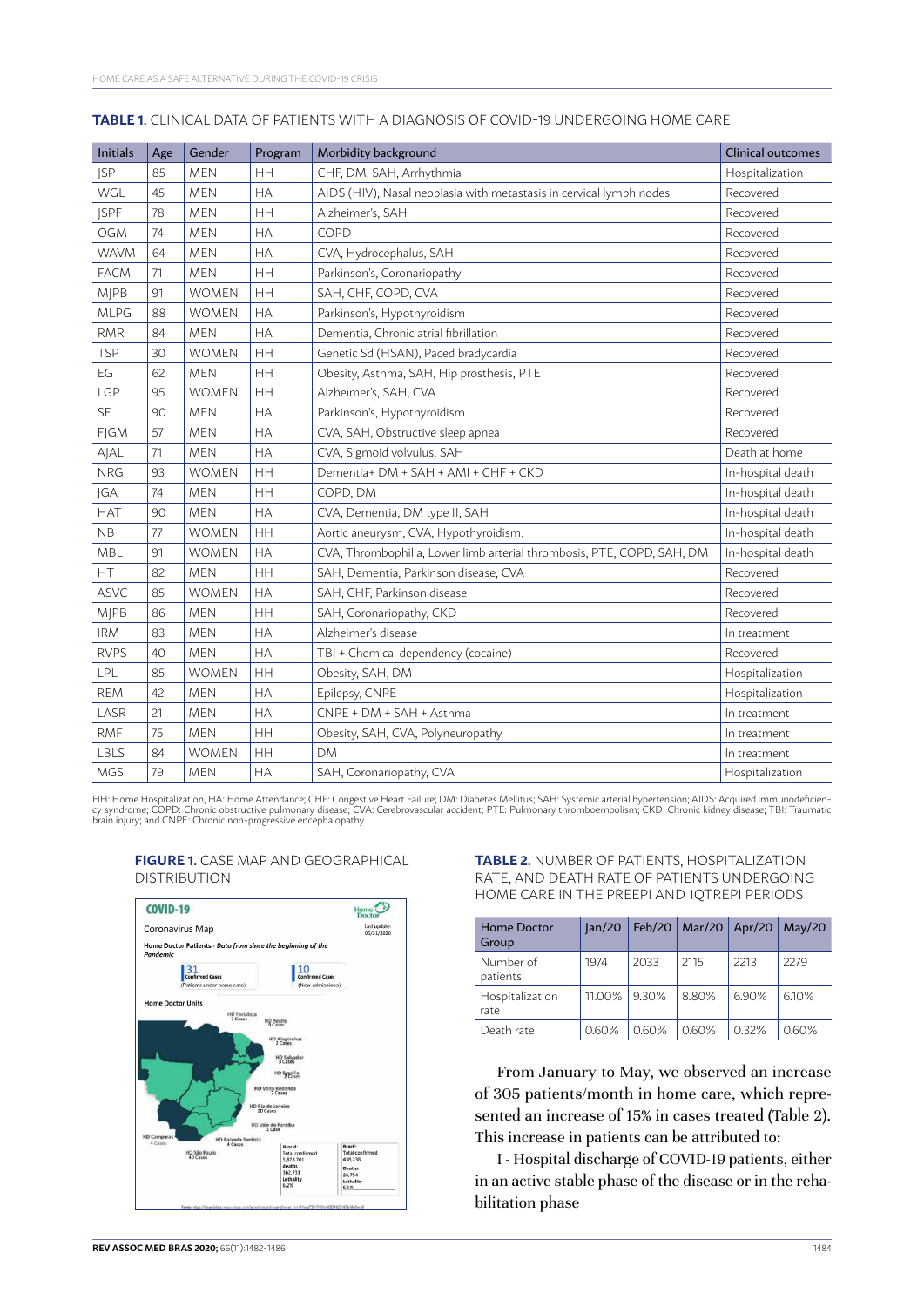During the 1QTREPI, a total of 35 patients were admitted into home care, from a hospital, with a diagnosis of COVID-19, 11 (32%) of them still in the active acute phase of the disease, and 24 (68%) for rehabilitation therapy and treatment of complications.

II - Hospital discharge of with diagnoses unrelated to COVID-19

During the 1QTREPI, 1137 patients were admitted to home care from hospitals. The main reasons for home care were the need for end of treatment with intravenous, intramuscular or subcutaneous medication, oxygen therapy, dressings, nutritional support, and rehabilitation therapies.

III- To avoid hospitalization of suspected or confirmed non-critical cases of COVID-19, through home monitoring of oximetry, oxygen supplementation, medical follow-up at home, daily medical telephone monitoring, and emergency medical center available 24/7.

In the 1QTREPI, a total of 76 patients were monitored with confirmed or suspected COVID-19, with 10 hospitalizations (13%).

## **DISCUSSION**

The home care sector grew exponentially in recent decades. Currently, it is estimated that approximately 1 million patients start home treatment yearly in Brasil, including the public and private sectors**3.4**. Thus, this segment is responsible for reducing the demand for hospital beds and the overload of the hospital sector, something that becomes even more important in the context of the COVID-19 epidemic.

Advanced age and the presence of comorbidities are associated with increased mortality in the pandemic caused by the novel coronavirus. The high prevalence of this combination, associated with physical environments that provide inadequate barriers for infection control, puts nursing home patients at great risk, and studies have shown that once a first case occurs in these institutions, the ability of the infection to spread to other patients is quite high**5,6,7**. The world literature reveals alarming numbers regarding these institutions, with 2/3 of patients affected in a period of 3 weeks and mortality rates reaching values as high as 72% **<sup>8</sup>** .

Home care, which is classically recognized by the social benefits it provides, such as patient participation in family life and society and consequent improvement in the quality of life, presents a unique advantage in terms of patient safety and infection control. The patient is naturally maintained in home isolation,

assisted by a team of professionals trained to meet the special need of their care. This, in association with the correct use of individual protection equipment (IPE) and incorporation of innovations in the sector (such as the use of telehealth) are key points for safe healthcare in the context of the epidemic**9,10,11**.

The study population consisted primarily of elderly patients with comorbidities, and in this known risk group, the incidence of COVID-19 was of only 1%. The subgroup of patients affected by COVID-19 was 80% comprised of elderly individuals, all of them with comorbidities, and the mortality of 19% observed is quite lower than that reported worldwide in nursing homes.

The epidemic drove the rapid incorporation of telehealth in the context of home care, with patient satisfaction within the quality level set by the NPS. Learning about this technology, its risks and benefits, will be essential so that professional councils and societies can define the role of this tool in the future.

Home care, like all health sectors in Brasil and worldwide, faced difficulties with the emergence of the epidemic regarding the supply chain (with scarcity and overpricin), interruption or reduction of public transport that hindered the commuting of professionals, increased rate of absenteeism, need for collaborator leaves, among others. However, it showed great plasticity and the ability to adapt, quickly and effectively re-structuring itself and being able to keep patients safe in their homes while actively contributing to keeping hospital beds available.

### **CONCLUSION**

Home care has proven to be able to treat patients of different complexities in their home environment safely during the COVID-19 pandemic, with a low incidence of COVID-19, low hospitalization rates, and low mortality when compared to nursing homes.

Home care, in addition to maintaining patients safely in their households, is capable of increasing its capacity rapidly, admitting patients from hospital environments and contributing to improve the availability of hospital beds.

The current pandemic has led to great considerations on how to provide the best health care and create safe treatment options beyond the hospital environment. The migration of post-acute and chronic care to the home environment with the use of technology seems to be an important piece to solve this complex puzzle.